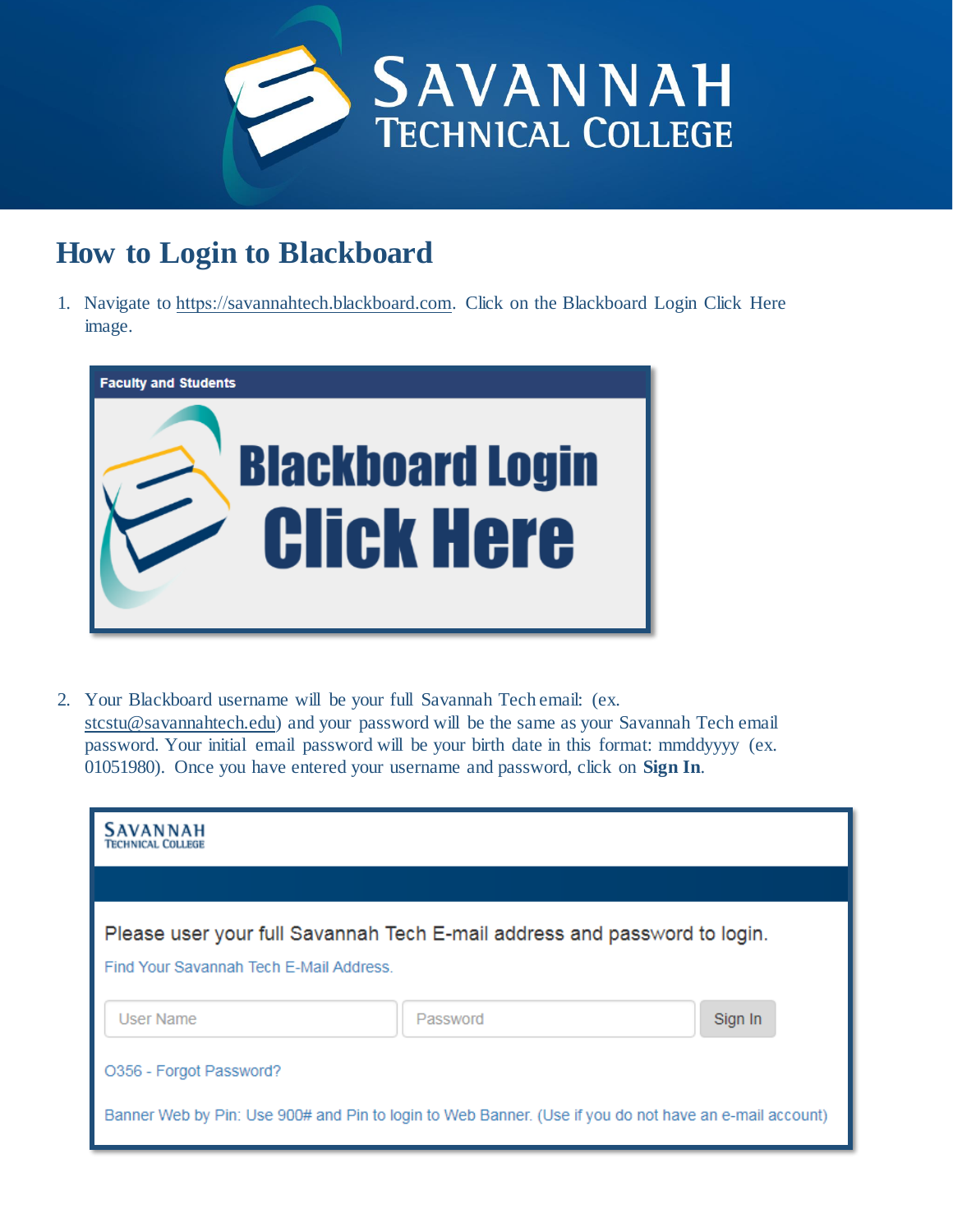## **How to Reset your Blackboard/Banner/Email Password**

Savannah Tech has already uploaded the last phone number and personal email address added to your Banner Account.

1. Navigate to **<https://login.microsoftonline.com/>** and select **Can't access your Account?**.

| <b>Nicrosoft</b>           |  |  |
|----------------------------|--|--|
| Sign in                    |  |  |
| Email or phone             |  |  |
| <b>Next</b>                |  |  |
| No account? Create one!    |  |  |
| Can't access your account? |  |  |

2. Select **Work or school account**.



3. Enter your **Savannah Tech email address** in the User ID text box. Then, enter either the characters in the picture or the words in the audio and select **Next**.

| Get back into your account<br>Who are you?<br>To recover your account, begin by entering your user ID and the characters in the picture or audio below.<br>User ID:<br>Example: user@contoso.onmicrosoft.com or user@contoso.com<br>睡<br>c | Microsoft   |  |  |  |
|--------------------------------------------------------------------------------------------------------------------------------------------------------------------------------------------------------------------------------------------|-------------|--|--|--|
|                                                                                                                                                                                                                                            |             |  |  |  |
|                                                                                                                                                                                                                                            |             |  |  |  |
|                                                                                                                                                                                                                                            |             |  |  |  |
|                                                                                                                                                                                                                                            |             |  |  |  |
|                                                                                                                                                                                                                                            | <b>OCHA</b> |  |  |  |
| Enter the characters in the picture or the words in the audio.<br>Next<br>Cancel                                                                                                                                                           |             |  |  |  |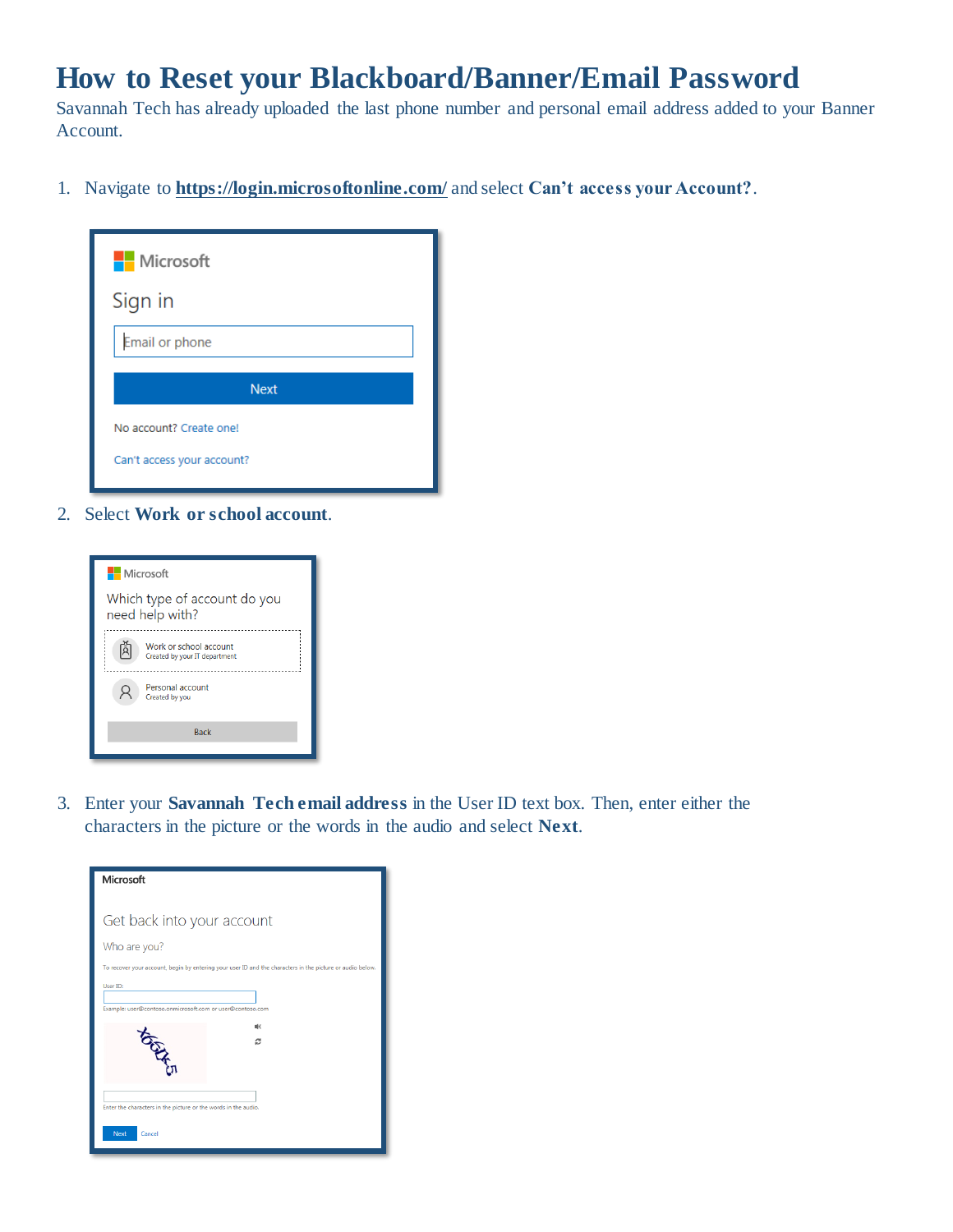4. Select the verification method you would like to use to reset your password and follow the instructions on the screen.

| <b>SAVANNAH</b><br><b>TECHNICAL COLLEGE</b>        |                                                                                                                                                                                                                                |  |  |
|----------------------------------------------------|--------------------------------------------------------------------------------------------------------------------------------------------------------------------------------------------------------------------------------|--|--|
| Get back into your account                         |                                                                                                                                                                                                                                |  |  |
| <b>verification step 1</b> > choose a new password |                                                                                                                                                                                                                                |  |  |
|                                                    | Please choose the contact method we should use for verification:                                                                                                                                                               |  |  |
| Text my mobile phone                               | In order to protect your account, we need you to enter your complete mobile<br>phone number (************86) below. You will then receive a text message with a<br>verification code which can be used to reset your password. |  |  |
| Call my mobile phone                               |                                                                                                                                                                                                                                |  |  |
| Answer my security questions                       | Text                                                                                                                                                                                                                           |  |  |
|                                                    |                                                                                                                                                                                                                                |  |  |
| Cancel                                             |                                                                                                                                                                                                                                |  |  |

5. Once you have entered your verification code or answered the security questions, click **Next**.

| <b>SAVANNAH</b><br><b>TECHNICAL COLLEGE</b>                      |                                                                             |  |  |
|------------------------------------------------------------------|-----------------------------------------------------------------------------|--|--|
| Get back into your account                                       |                                                                             |  |  |
|                                                                  | <b>verification step 1</b> > choose a new password                          |  |  |
| Please choose the contact method we should use for verification: |                                                                             |  |  |
| Text my mobile phone                                             | We've sent you a text message containing a verification code to your phone. |  |  |
| Call my mobile phone                                             |                                                                             |  |  |
| Answer my security questions                                     | Contact your administrator<br>Try again<br>Next                             |  |  |
|                                                                  |                                                                             |  |  |
| Cancel                                                           |                                                                             |  |  |

6. Enter and confirm the new password, then click **Finish**.

| <b>SAVANNAH</b><br><b>TECHNICAL COLLEGE</b>              |  |  |
|----------------------------------------------------------|--|--|
| Get back into your account                               |  |  |
| verification step $1 \checkmark$ > choose a new password |  |  |
| * Enter new password:                                    |  |  |
| * Confirm new password:                                  |  |  |
| Finish<br>Cancel                                         |  |  |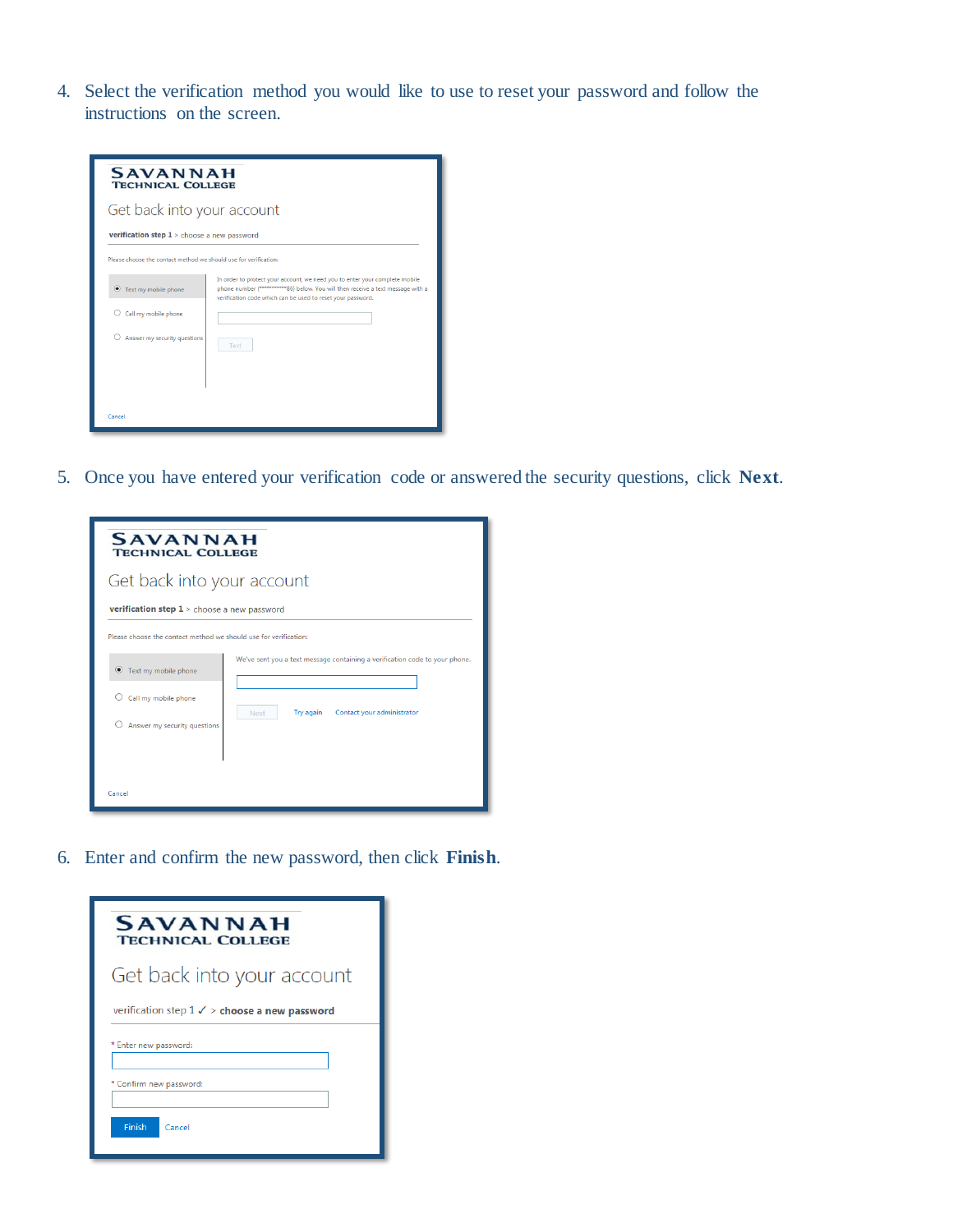7. You should receive a message that your password has been successfully reset.



8. Navigate to https://[savannahtech.blackboard.com.](https://savannahtech.blackboard.com) Click on the Blackboard Login Click Here image. Please note that it can take 20 minutes before your password reset populates to Banner, Blackboard and your STC Email Account.



9. Your Blackboard username will be your full Savannah Tech email: (ex. [stcstu@savannahtech.edu\)](mailto:stcstu@savannahtech.edu) and your password will be the same as your Savannah Tech email password. Your initial email password will be your birth date in this format: mmddyyyy (ex. 01051980) Once you have entered your username and password, click on Sign In.

| <b>SAVANNAH</b><br><b>TECHNICAL COLLEGE</b>                                                                         |          |         |
|---------------------------------------------------------------------------------------------------------------------|----------|---------|
|                                                                                                                     |          |         |
| Please user your full Savannah Tech E-mail address and password to login.<br>Find Your Savannah Tech F-Mail Address |          |         |
| User Name                                                                                                           | Password | Sign In |
| O356 - Forgot Password?                                                                                             |          |         |
| Banner Web by Pin: Use 900# and Pin to login to Web Banner. (Use if you do not have an e-mail account)              |          |         |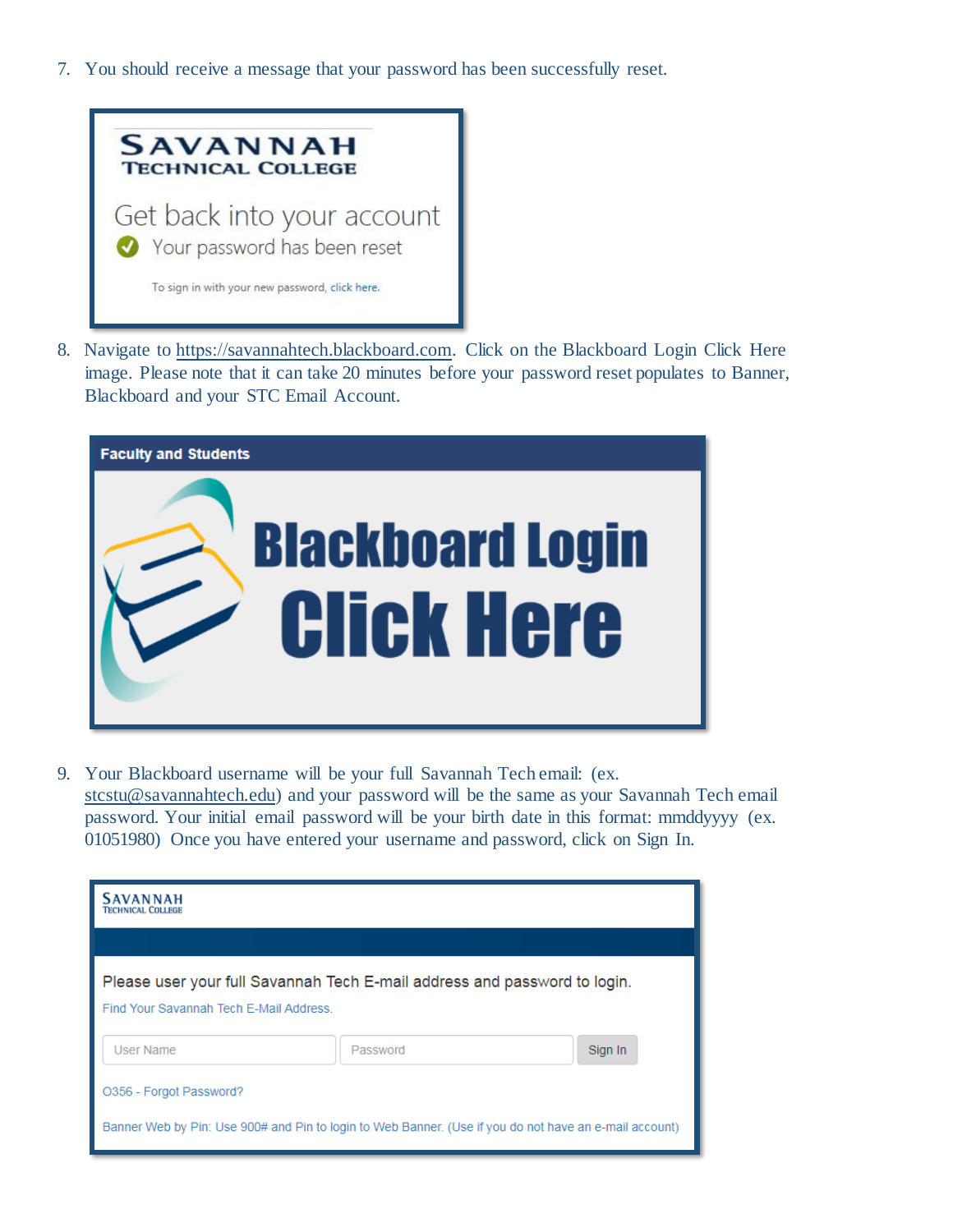**If you have not setup the alternative security questions to enable password selfservice in Office 365 oryou need to change your password to something that you will remember, then you will need to follow these steps to set it up.**

1. Log into **[myapps.microsoft.com](http://myapps.microsoft.com/)** with your current credentials and click on your username located in the top right-hand side of the screen.



2. In the pop-up box, click on **Profile**.

| Jennifer |
|----------|
| Apps     |
| Profile  |
| Sign out |

3. Under Manage Account, select **Change Password**.

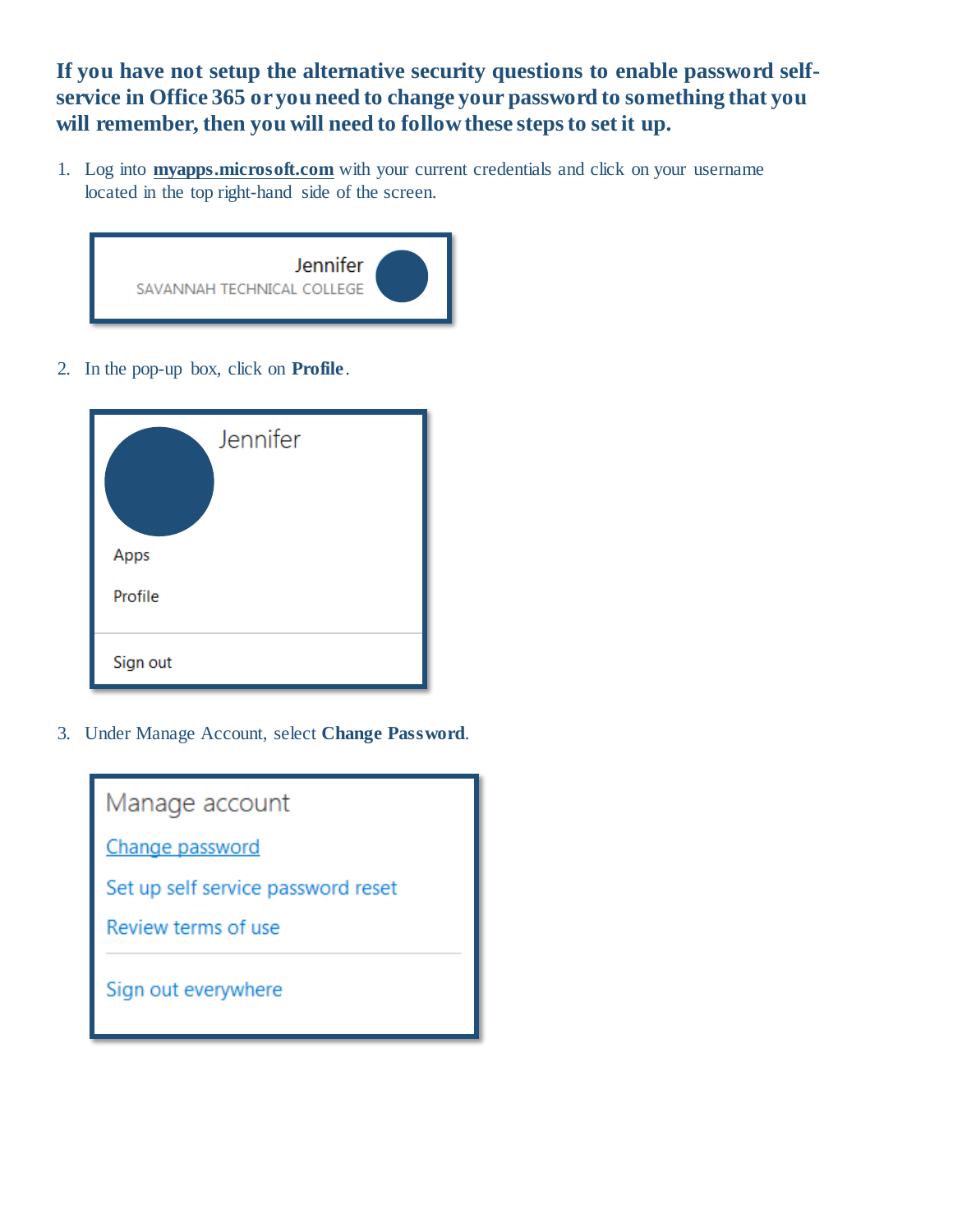4. Enter your Old Password once, then enter the new password and confirm that password by entering it again. Hit **Submit**. Please wait at least *20 minutes* before trying to log back in to Blackboard, Banner or your Savannah Tech email account.

| change password                                              |  |
|--------------------------------------------------------------|--|
| User ID<br>jpeters@students.savannahtech.edu<br>Old password |  |
| Create new password<br>Confirm new password                  |  |
| submit<br>cancel                                             |  |

5. Go back to the Manage Account screen and click on Set up self-service password reset.



6. Confirm your current password by clicking on **re-enter my password** and signing in.



7. On the *don't lose access to your account!* screen, please setup the security questions here and click **Finish**. Don't forget to logout of your account once you are done.

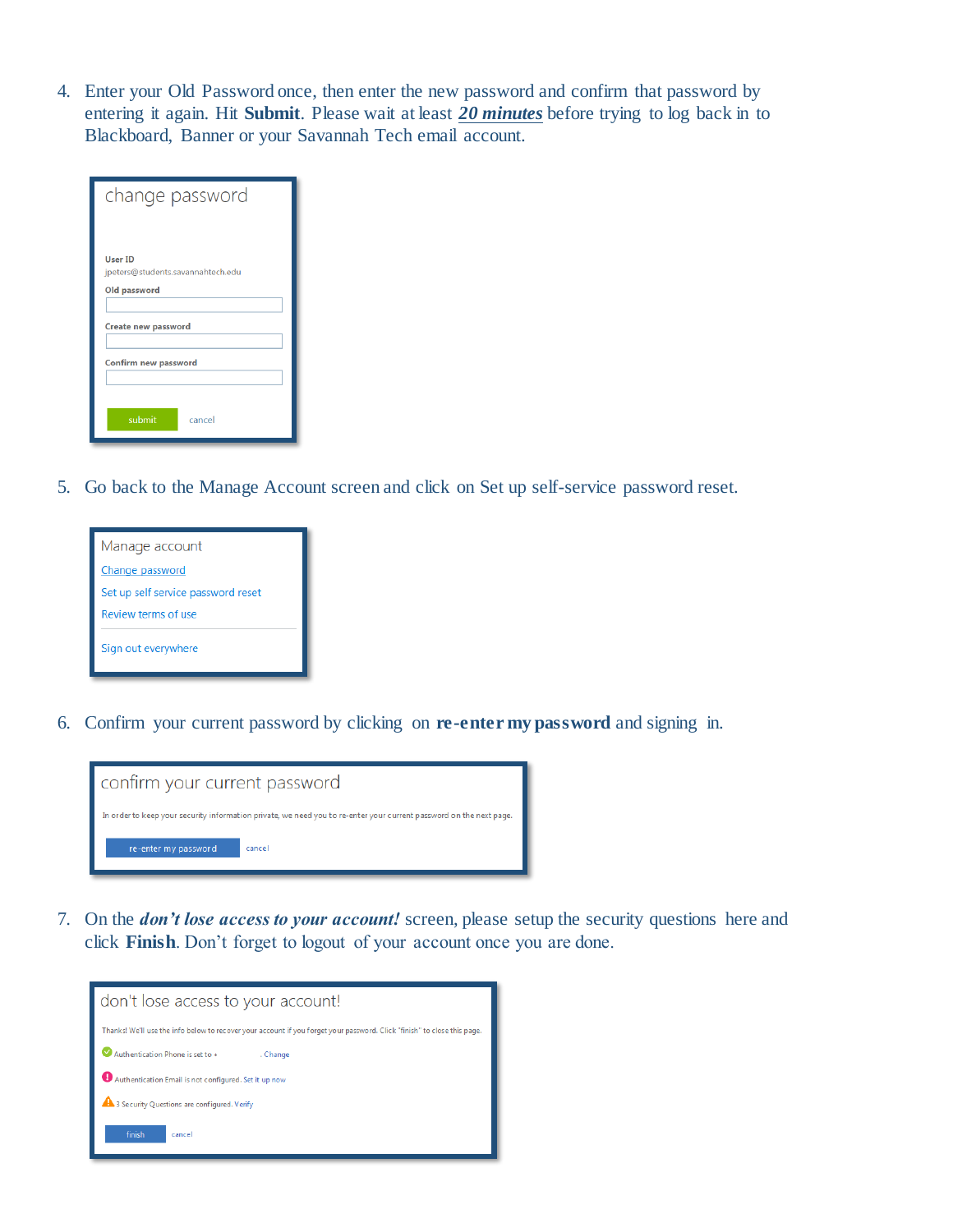## **How to check your phone number/ alternate emails in Banner**

1. Go to<https://www.savannahtech.edu/students/> and click on the Banner Web using STC Email link.

#### **Web Tools & Support** · Blackboard Login • Blackboard Tour · Blackboard Resources • BlackBoard Help Request • Banner Web Using STC E-mail • Look up Email Account • Student E-mail Login Reset Password -Blackboard,  $\bullet$ **Banner, Email and Mobile** • Banner Mobile App Help Request · Student Technical Support • Faculty/Staff Directory • Smarthinking (Free Online Tutoring)

- Search GALILEO
- 
- 2. Your Banner username will be your full Savannah Tech email: (ex. [stcstu@savannahtech.edu\)](mailto:stcstu@savannahtech.edu) and your password will be the same as your Savannah Tech email password. Your initial email password will be your birth date in this format: mmddyyyy (ex. 01051980). Once you have entered your username and password, click on **Sign In**.

| <b>SAVANNAH</b><br><b>TECHNICAL COLLEGE</b>                                                                                                                                    |                                                                           |         |
|--------------------------------------------------------------------------------------------------------------------------------------------------------------------------------|---------------------------------------------------------------------------|---------|
|                                                                                                                                                                                |                                                                           |         |
| Find Your Savannah Tech E-Mail Address.                                                                                                                                        | Please user your full Savannah Tech E-mail address and password to login. |         |
| User Name                                                                                                                                                                      | Password                                                                  | Sign In |
| O356 - Forgot Password?<br>Savannah Tech Student E-Mail Information.<br>Banner Web by Pin: Use 900# and Pin to login to Web Banner. (Use if you do not have an e-mail account) |                                                                           |         |

3. Click on Personal Information.

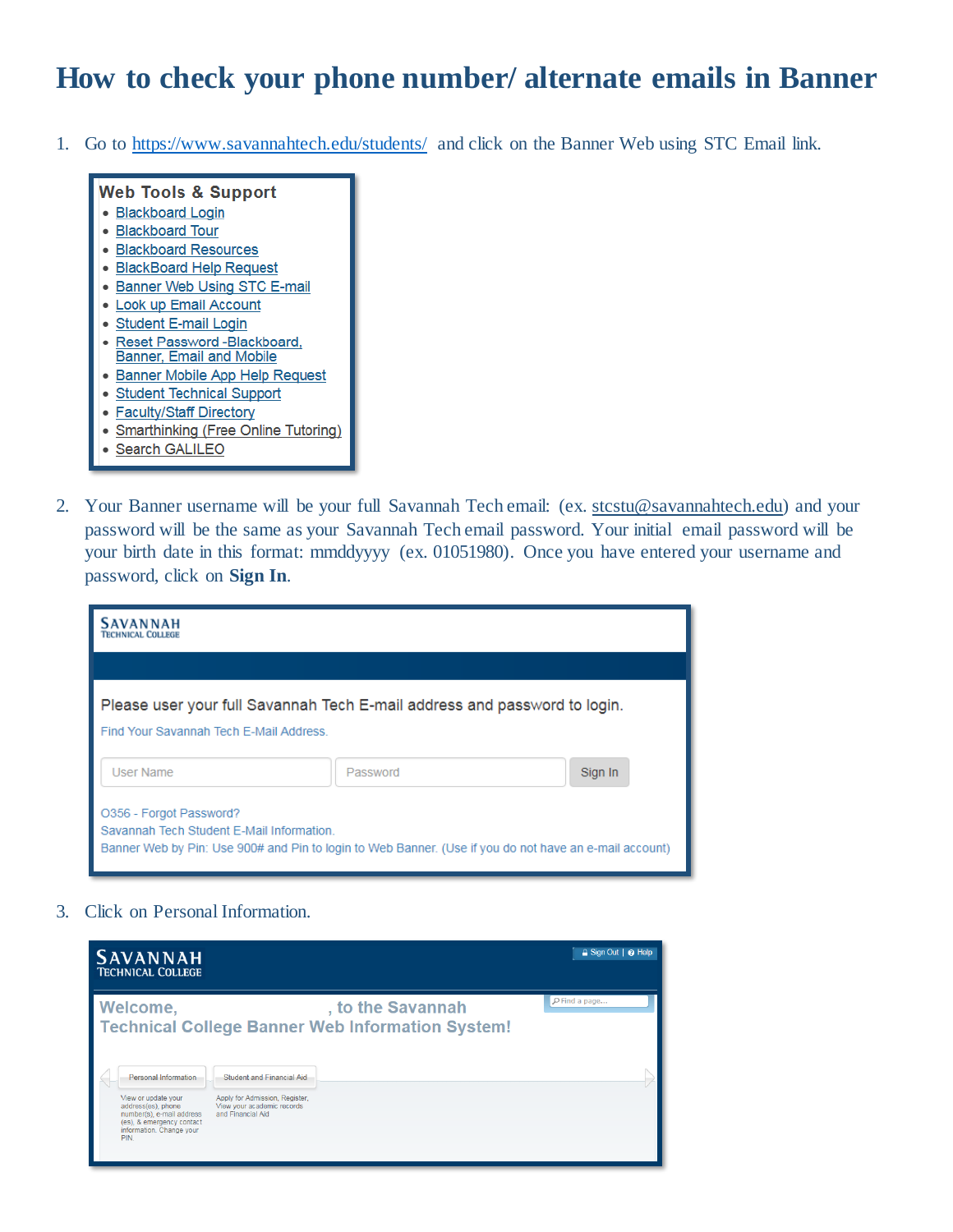4. Click on Update Address(es) and Phone(s) to make changes to your phone number.

| <b>Change PIN</b>              | <b>Change Security Question</b>  | <b>View Address(es) and</b><br>Phone(s) | <b>Update Address(es) and</b><br>Phone(s) |
|--------------------------------|----------------------------------|-----------------------------------------|-------------------------------------------|
| <b>View E-mail Address(es)</b> | <b>Update E-mail Address(es)</b> | <b>View Emergency Contacts</b>          | <b>Update Emergency Contacts</b>          |

5. Click on the word Primary.

| <b>Addresses and Phones</b>                          |               |  |
|------------------------------------------------------|---------------|--|
| <b>Mailing</b>                                       | <b>Phones</b> |  |
| Current: Jan 05, 2017 to (No end date) Primary:      |               |  |
| Type of Address to Insert: Select v<br><b>Submit</b> |               |  |
| View Address(es) and Phone(s)                        |               |  |

6. If needed, update the phone number in the Primary Phone Address or add another Phone number and click **Submit**.

| <b>Primary Phone Number For This Address:</b> |                                                      |              |                               |      |                                                                |                                                                |  |                        |        |  |
|-----------------------------------------------|------------------------------------------------------|--------------|-------------------------------|------|----------------------------------------------------------------|----------------------------------------------------------------|--|------------------------|--------|--|
| Area<br>Code                                  | <b>Phone</b><br><b>Number</b>                        |              | <b>Extension</b>              |      | <b>International</b><br><b>Access Code</b><br>and Phone Number |                                                                |  | <b>Unlisted</b>        |        |  |
|                                               |                                                      |              |                               | OR   |                                                                |                                                                |  |                        |        |  |
| <b>Phone Type</b>                             |                                                      | Area<br>Code | <b>Phone</b><br><b>Number</b> | Ext. |                                                                | <b>International</b><br><b>Access Code</b><br>and Phone Number |  | <b>Unlisted Delete</b> |        |  |
| Select                                        | ▼                                                    |              |                               |      | <u>_OR</u>                                                     |                                                                |  |                        | $\Box$ |  |
| Select                                        |                                                      |              |                               |      | $_{OR}$                                                        |                                                                |  |                        |        |  |
| Select                                        |                                                      |              |                               |      | $_{\circ}$ OR                                                  |                                                                |  |                        | П      |  |
| Select                                        |                                                      |              |                               |      | $_{\circ}$ OR                                                  |                                                                |  |                        |        |  |
| Select                                        |                                                      |              |                               |      | <u>_OR_</u>                                                    |                                                                |  |                        | П      |  |
| <b>Submit</b>                                 | <b>Reset</b><br>Select a Different Address to Update |              |                               |      |                                                                |                                                                |  |                        |        |  |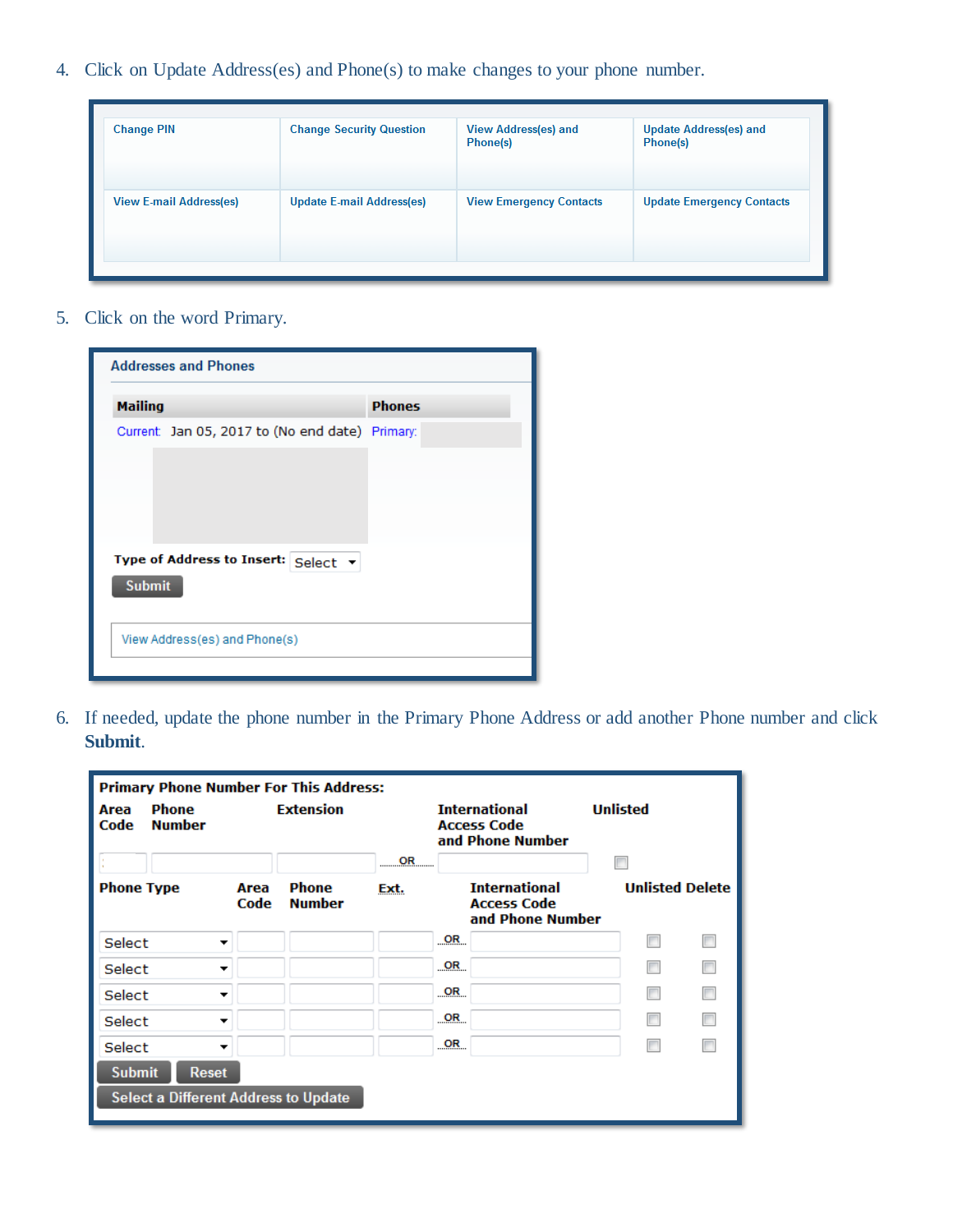7. Navigate back to the Personal Information Screen by clicking on **Personal Information**.



8. Click on Update Email Address(es).

| <b>Change PIN</b>              | <b>Change Security Question</b>  | <b>View Address(es) and</b><br>Phone(s) | <b>Update Address(es) and</b><br>Phone(s) |
|--------------------------------|----------------------------------|-----------------------------------------|-------------------------------------------|
| <b>View E-mail Address(es)</b> | <b>Update E-mail Address(es)</b> | <b>View Emergency Contacts</b>          | <b>Update Emergency Contacts</b>          |

9. In the drop-down menu, select Non-STC Email.

|                                                                                                                                                                     | Update E-mail Address(es) - Select Address            |  |  |  |  |
|---------------------------------------------------------------------------------------------------------------------------------------------------------------------|-------------------------------------------------------|--|--|--|--|
|                                                                                                                                                                     | Home > Personal Information > Update E-mail Addresses |  |  |  |  |
|                                                                                                                                                                     |                                                       |  |  |  |  |
| To update an existing e-mail address, click the e-mail address.<br>To insert a new e-mail address, select an address type from the pull-down list and click Insert. |                                                       |  |  |  |  |
| <b>E-mail Addresses</b>                                                                                                                                             |                                                       |  |  |  |  |
| <b>STC Faculty/Staff</b>                                                                                                                                            |                                                       |  |  |  |  |
|                                                                                                                                                                     | <b>Preferred</b>                                      |  |  |  |  |
| <b>Type of E-mail to Insert:</b>                                                                                                                                    | Select<br>$\overline{\phantom{a}}$                    |  |  |  |  |
| <b>Submit</b>                                                                                                                                                       | Select                                                |  |  |  |  |
|                                                                                                                                                                     | <b>Non-STC Email</b>                                  |  |  |  |  |
| View E-mail Address(es)                                                                                                                                             |                                                       |  |  |  |  |
|                                                                                                                                                                     |                                                       |  |  |  |  |